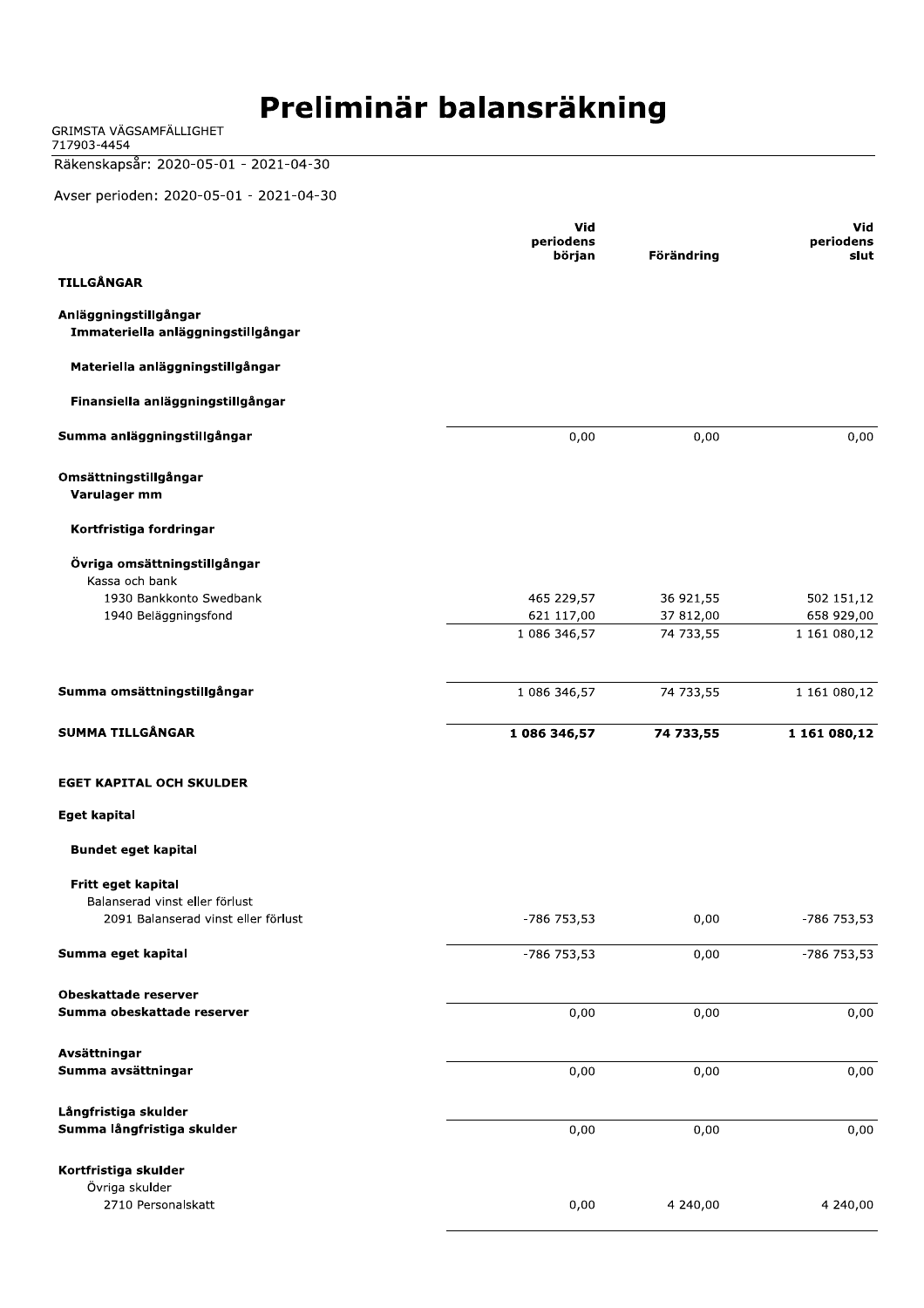|                                               | Vid<br>periodens<br>början | Förändring | Vid<br>periodens<br>slut |
|-----------------------------------------------|----------------------------|------------|--------------------------|
| Summa kortfristiga skulder                    | 0,00                       | 4 240,00   | 4 240,00                 |
| SUMMA EGET KAPITAL OCH SKULDER                | -786 753,53                | 4 240,00   | -782 513,53              |
| <b>BERÄKNAT RESULTAT</b>                      | 299 593,04                 | 78 973,55  | 378 566,59               |
| Utskrivet av Mats Löfgren 2021-05-19 09:50:30 |                            |            | Visma eEkonomi           |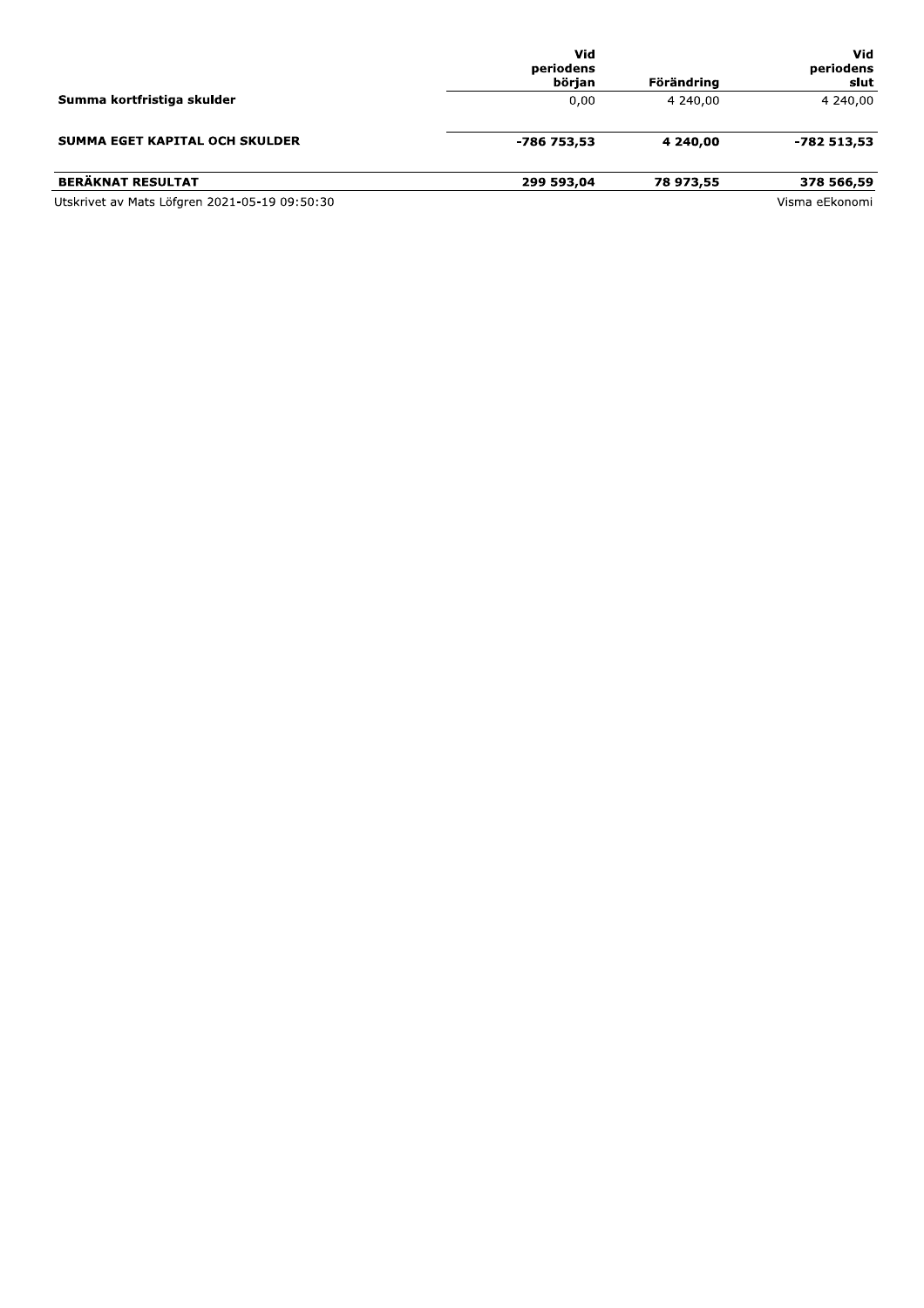| GRIMSTA VÄGSAMFÄLLIGHET<br>717903-4454                             |                     |            |                   |
|--------------------------------------------------------------------|---------------------|------------|-------------------|
| Räkenskapsår: 2020-05-01 - 2021-04-30                              |                     |            |                   |
| Avser perioden: 2020-05-01 - 2021-04-30<br>Grupp 1 Grimstavägen V1 |                     |            |                   |
|                                                                    | Vid                 |            | Vid               |
|                                                                    | periodens<br>början | Förändring | periodens<br>slut |
| <b>TILLGÅNGAR</b>                                                  |                     |            |                   |
| Anläggningstillgångar<br>Immateriella anläggningstillgångar        |                     |            |                   |
| Materiella anläggningstillgångar                                   |                     |            |                   |
| Finansiella anläggningstillgångar                                  |                     |            |                   |
| Summa anläggningstillgångar                                        | 0,00                | 0,00       | 0,00              |
| Omsättningstillgångar<br>Varulager mm                              |                     |            |                   |
| Kortfristiga fordringar                                            |                     |            |                   |
| Övriga omsättningstillgångar                                       |                     |            |                   |
| Kassa och bank<br>1930 Bankkonto Swedbank                          | 265 235,79          | 8 970,55   | 274 206,34        |
| 1940 Beläggningsfond                                               | 411 863,00          | 22 812,00  | 434 675,00        |
|                                                                    | 677 098,79          | 31782,55   | 708 881,34        |
| Summa omsättningstillgångar                                        | 677 098,79          | 31 782,55  | 708 881,34        |
| <b>SUMMA TILLGÅNGAR</b>                                            | 677 098,79          | 31 782,55  | 708 881,34        |
|                                                                    |                     |            |                   |
| <b>EGET KAPITAL OCH SKULDER</b>                                    |                     |            |                   |
| <b>Eget kapital</b>                                                |                     |            |                   |
| <b>Bundet eget kapital</b>                                         |                     |            |                   |
| Fritt eget kapital                                                 |                     |            |                   |
| Summa eget kapital                                                 | 0,00                | 0,00       | 0,00              |
| Obeskattade reserver                                               |                     |            |                   |
| Summa obeskattade reserver                                         | 0,00                | 0,00       | 0,00              |
| Avsättningar                                                       |                     |            |                   |
| Summa avsättningar                                                 | 0,00                | 0,00       | 0,00              |
| Långfristiga skulder                                               |                     |            |                   |
| Summa långfristiga skulder                                         | 0,00                | 0,00       | 0,00              |
| Kortfristiga skulder<br>Övriga skulder                             |                     |            |                   |

2710 Personalskatt

 $1/2$ 

https://eaccountingprinting.vismaonline.com/Print/BalanceReport?printJobId=33fa26ec-9e1a-4986-bc3a-f6121cffffde&renderAsPdf=false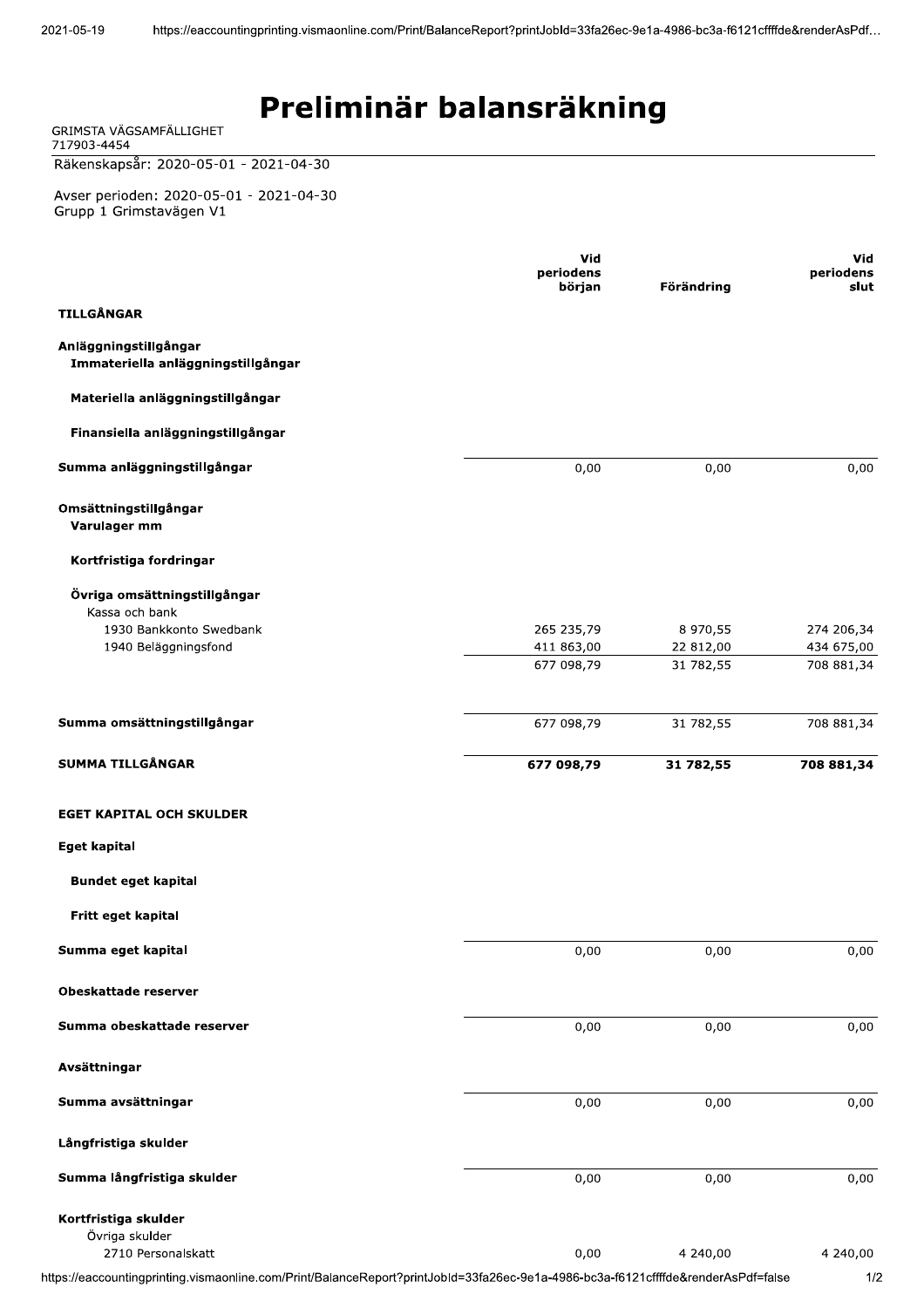|                                               | Vid<br>periodens<br>början | Förändring | Vid<br>periodens<br>slut |
|-----------------------------------------------|----------------------------|------------|--------------------------|
| Summa kortfristiga skulder                    | 0,00                       | 4 240,00   | 4 240,00                 |
| SUMMA EGET KAPITAL OCH SKULDER                | 0,00                       | 4 240,00   | 4 240,00                 |
| <b>BERÄKNAT RESULTAT</b>                      | 677 098,79                 | 36 022,55  | 713 121,34               |
| Utskrivet av Mats Löfgren 2021-05-19 09:52:27 |                            |            | Visma eEkonomi           |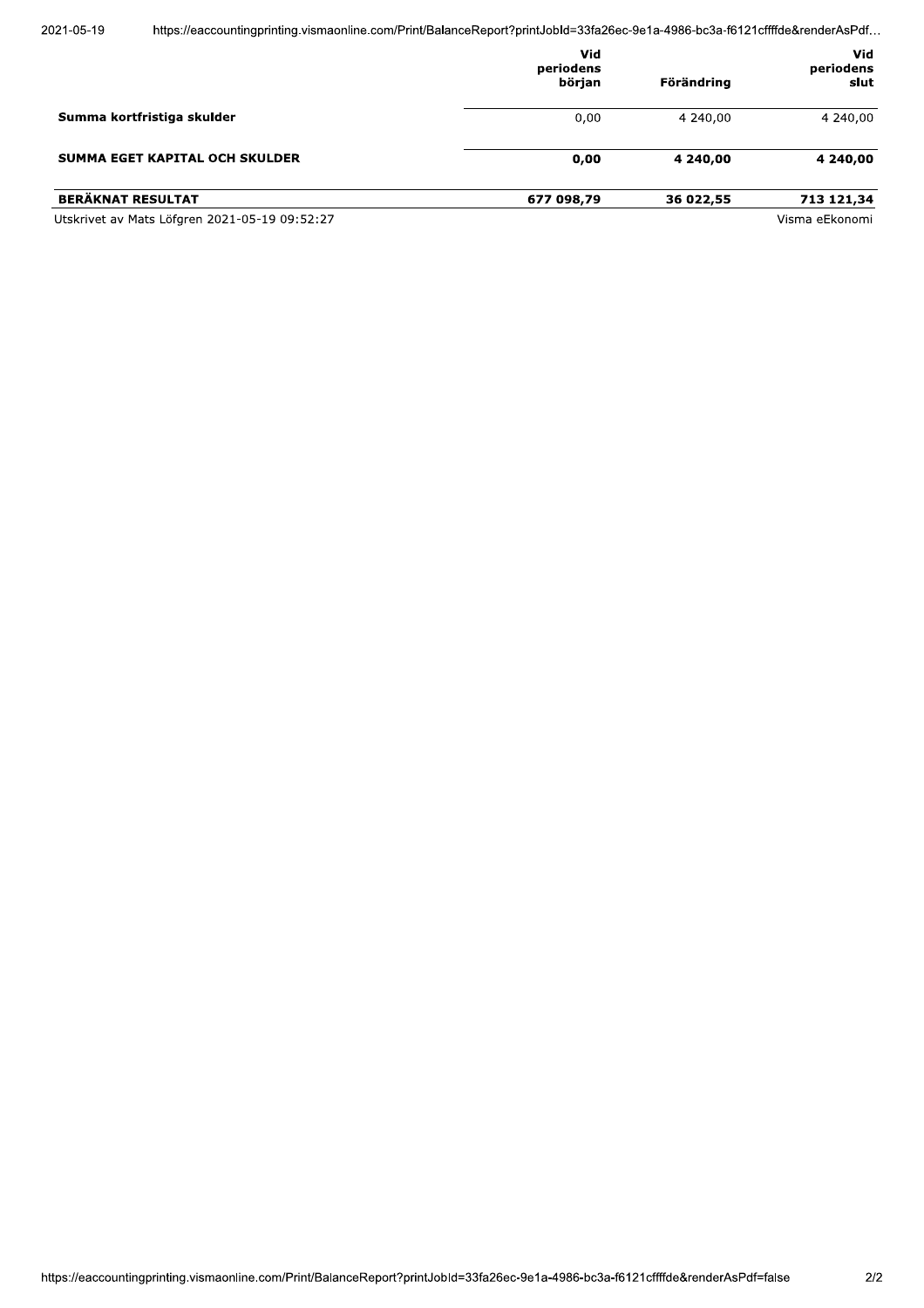### Preliminär balansräkning

| GRIMSTA VAGSAMFALLIGHET<br>717903-4454                              |                     |            |                   |
|---------------------------------------------------------------------|---------------------|------------|-------------------|
| Räkenskapsår: 2020-05-01 - 2021-04-30                               |                     |            |                   |
| Avser perioden: 2020-05-01 - 2021-04-30<br>Grupp 1 Gummuddsvägen V3 |                     |            |                   |
|                                                                     | <b>Vid</b>          |            | Vid               |
|                                                                     | periodens<br>början | Förändring | periodens<br>slut |
| <b>TILLGÅNGAR</b>                                                   |                     |            |                   |
| Anläggningstillgångar<br>Immateriella anläggningstillgångar         |                     |            |                   |
| Materiella anläggningstillgångar                                    |                     |            |                   |
| Finansiella anläggningstillgångar                                   |                     |            |                   |
| Summa anläggningstillgångar                                         | 0,00                | 0,00       | 0,00              |
| Omsättningstillgångar<br>Varulager mm                               |                     |            |                   |
| Kortfristiga fordringar                                             |                     |            |                   |
| Övriga omsättningstillgångar<br>Kassa och bank                      |                     |            |                   |
| 1930 Bankkonto Swedbank                                             | 99 895,00           | 15 367,00  | 115 262,00        |
| 1940 Beläggningsfond                                                | 209 254,00          | 15 000,00  | 224 254,00        |
|                                                                     | 309 149,00          | 30 367,00  | 339 516,00        |
| Summa omsättningstillgångar                                         | 309 149,00          | 30 367,00  | 339 516,00        |
| <b>SUMMA TILLGÅNGAR</b>                                             | 309 149,00          | 30 367,00  | 339 516,00        |
| <b>EGET KAPITAL OCH SKULDER</b>                                     |                     |            |                   |
| <b>Eget kapital</b>                                                 |                     |            |                   |
| <b>Bundet eget kapital</b>                                          |                     |            |                   |
| Fritt eget kapital                                                  |                     |            |                   |
| Summa eget kapital                                                  | 0,00                | 0,00       | 0,00              |
| Obeskattade reserver                                                |                     |            |                   |
| Summa obeskattade reserver                                          | 0,00                | 0,00       | 0,00              |
| Avsättningar                                                        |                     |            |                   |
| Summa avsättningar                                                  | 0,00                | 0,00       | 0,00              |
| Långfristiga skulder                                                |                     |            |                   |
| Summa långfristiga skulder                                          | 0,00                | 0,00       | 0,00              |
| Kortfristiga skulder                                                |                     |            |                   |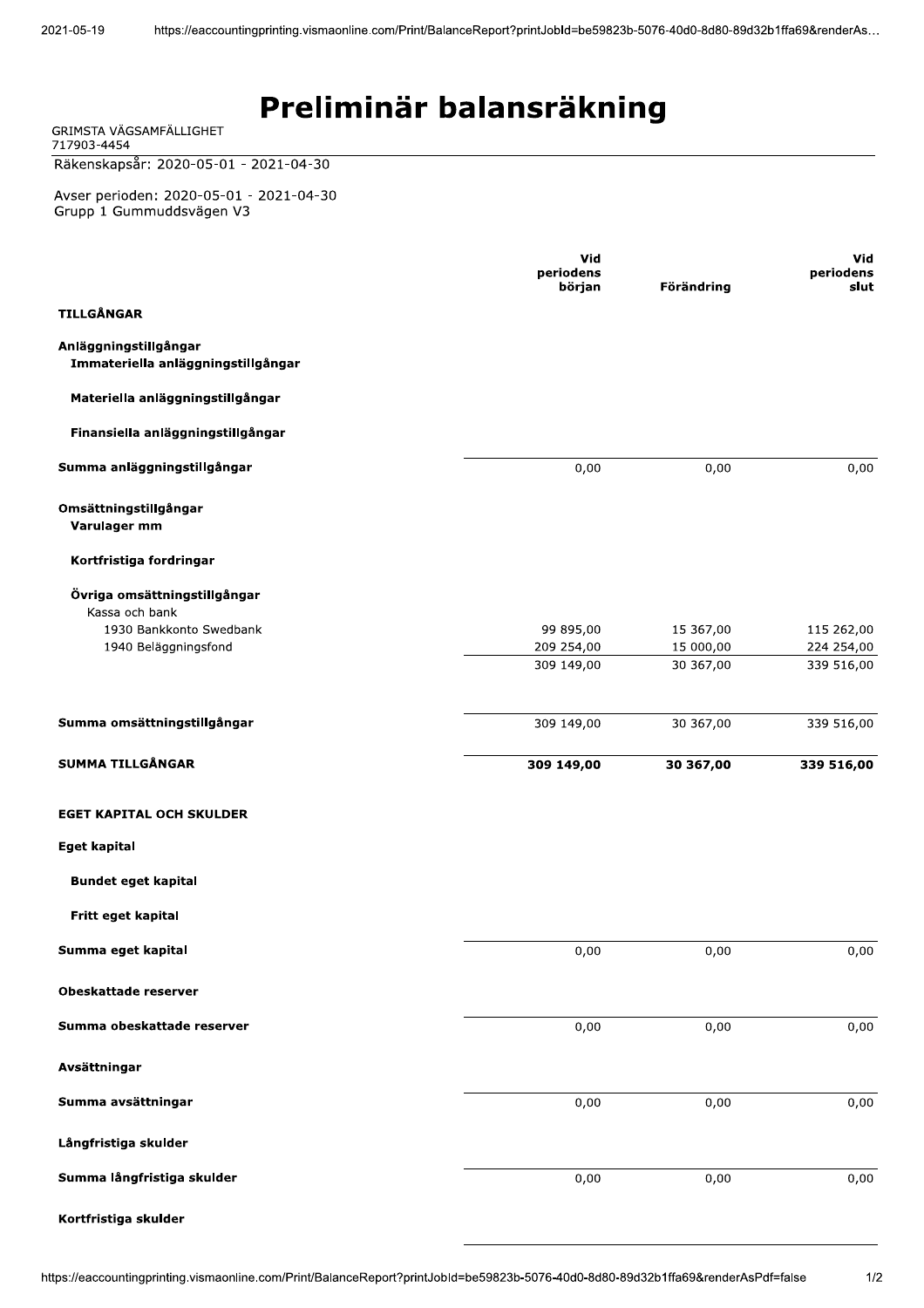https://eaccountingprinting.vismaonline.com/Print/BalanceReport?printJobId=be59823b-5076-40d0-8d80-89d32b1ffa69&renderAs...

|                                                              | Vid<br>periodens<br>början | Förändring   | Vid<br>periodens<br>slut |
|--------------------------------------------------------------|----------------------------|--------------|--------------------------|
| Summa kortfristiga skulder<br>SUMMA EGET KAPITAL OCH SKULDER | 0,00<br>0,00               | 0.00<br>0,00 | 0,00<br>0,00             |
|                                                              |                            |              |                          |
| Utskrivet av Mats Löfgren 2021-05-19 09:53:20                |                            |              | Visma eEkonomi           |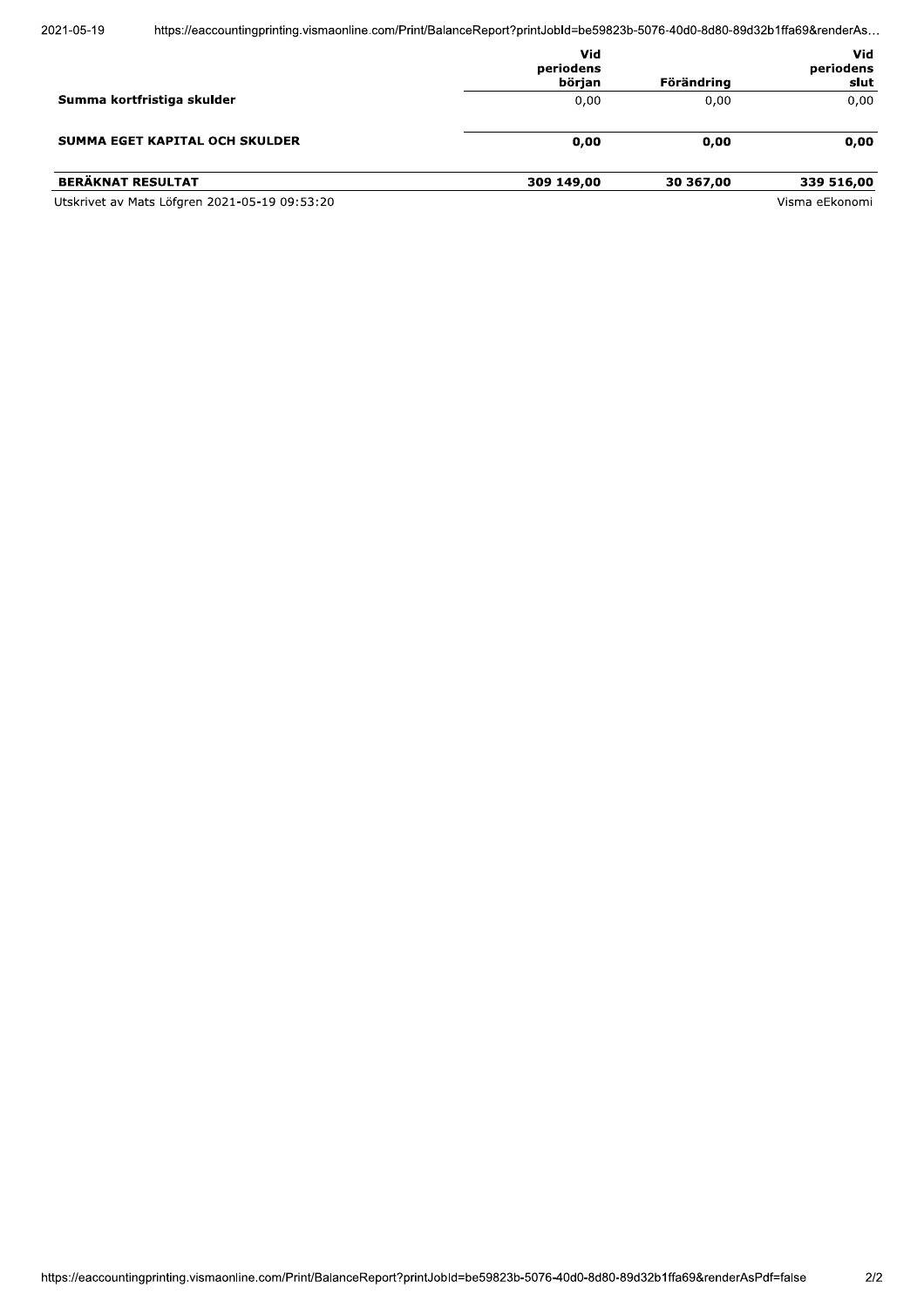| GRIMSTA VÄGSAMFÄLLIGHET<br>717903-4454                                  |                                   |            |                          |
|-------------------------------------------------------------------------|-----------------------------------|------------|--------------------------|
| Räkenskapsår: 2020-05-01 - 2021-04-30                                   |                                   |            |                          |
| Avser perioden: 2020-05-01 - 2021-04-30<br>Grupp 1 Granholmsvägen V4    |                                   |            |                          |
|                                                                         | <b>Vid</b><br>periodens<br>början | Förändring | Vid<br>periodens<br>slut |
| <b>TILLGÅNGAR</b>                                                       |                                   |            |                          |
| Anläggningstillgångar<br>Immateriella anläggningstillgångar             |                                   |            |                          |
| Materiella anläggningstillgångar                                        |                                   |            |                          |
| Finansiella anläggningstillgångar                                       |                                   |            |                          |
| Summa anläggningstillgångar                                             | 0,00                              | 0,00       | 0,00                     |
| Omsättningstillgångar<br>Varulager mm                                   |                                   |            |                          |
| Kortfristiga fordringar                                                 |                                   |            |                          |
| Övriga omsättningstillgångar<br>Kassa och bank                          |                                   |            |                          |
| 1930 Bankkonto Swedbank                                                 | 47 111,00                         | 8 535,00   | 55 646,00                |
| Summa omsättningstillgångar                                             | 47 111,00                         | 8 535,00   | 55 646,00                |
| <b>SUMMA TILLGÅNGAR</b>                                                 | 47 111,00                         | 8 535,00   | 55 646,00                |
| <b>EGET KAPITAL OCH SKULDER</b>                                         |                                   |            |                          |
| <b>Eget kapital</b><br><b>Bundet eget kapital</b><br>Fritt eget kapital |                                   |            |                          |
| Summa eget kapital                                                      | 0,00                              | 0,00       | 0,00                     |
| <b>Obeskattade reserver</b><br>Summa obeskattade reserver               | 0,00                              | 0,00       | 0,00                     |
| Avsättningar<br>Summa avsättningar                                      | 0,00                              | 0,00       | 0,00                     |
| Långfristiga skulder<br>Summa långfristiga skulder                      | 0,00                              | 0,00       | 0,00                     |
| Kortfristiga skulder<br>Summa kortfristiga skulder                      | 0,00                              | 0,00       | 0,00                     |
| SUMMA EGET KAPITAL OCH SKULDER                                          | 0,00                              | 0,00       | 0,00                     |
| <b>BERÄKNAT RESULTAT</b>                                                | 47 111,00                         | 8 535,00   | 55 646,00                |

Utskrivet av Mats Löfgren 2021-05-19 09:54:02

Visma eEkonomi

 $1/1$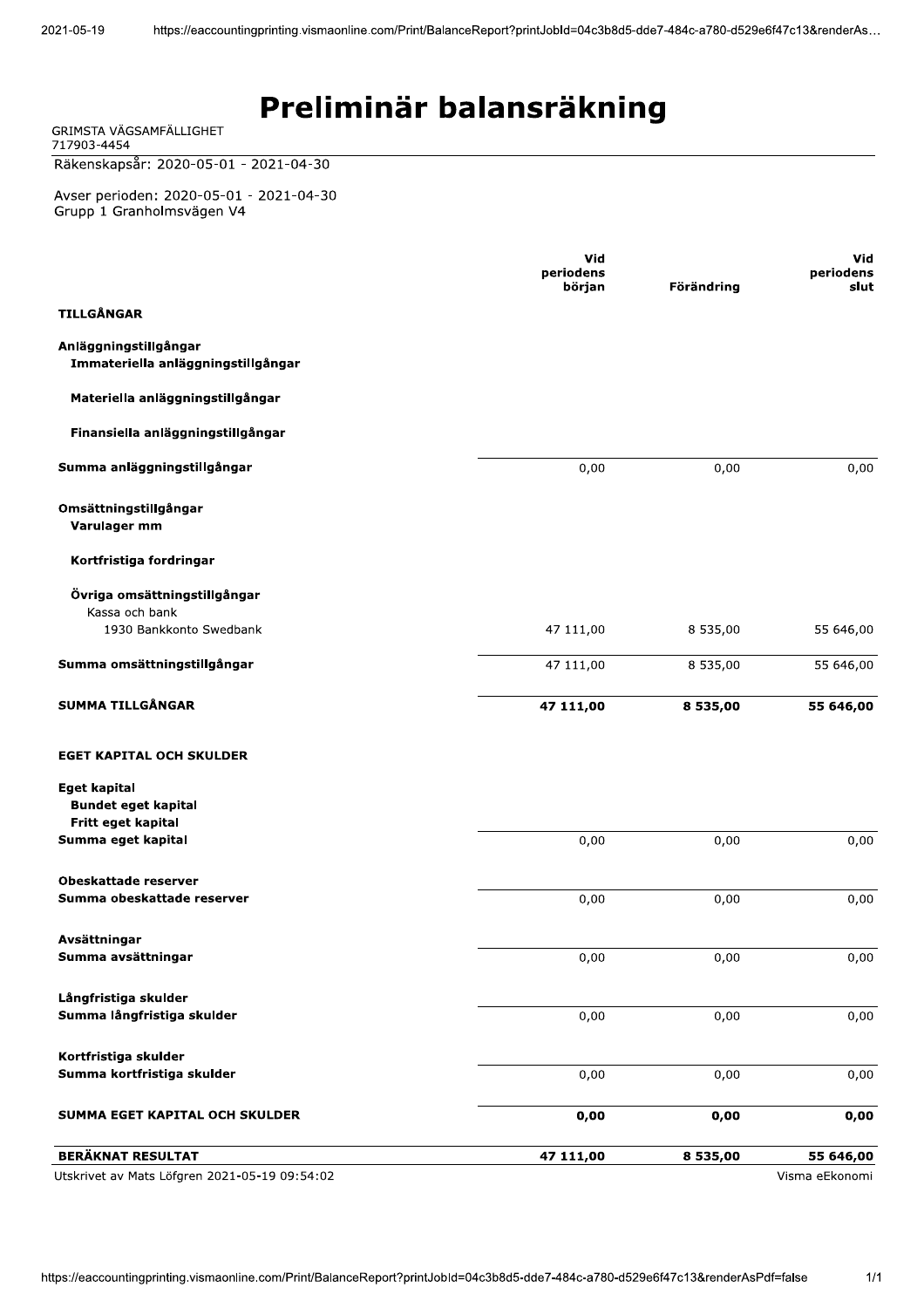| GRIMSTA VÄGSAMFÄLLIGHET<br>717903-4454                                    |                                   |            |                          |
|---------------------------------------------------------------------------|-----------------------------------|------------|--------------------------|
| Räkenskapsår: 2020-05-01 - 2021-04-30                                     |                                   |            |                          |
| Avser perioden: 2020-05-01 - 2021-04-30<br>Grupp 1 Snusviksvägen V5       |                                   |            |                          |
|                                                                           | <b>Vid</b><br>periodens<br>början | Förändring | Vid<br>periodens<br>slut |
| <b>TILLGÅNGAR</b>                                                         |                                   |            |                          |
| Anläggningstillgångar<br>Immateriella anläggningstillgångar               |                                   |            |                          |
| Materiella anläggningstillgångar                                          |                                   |            |                          |
| Finansiella anläggningstillgångar                                         |                                   |            |                          |
| Summa anläggningstillgångar                                               | 0,00                              | 0,00       | 0,00                     |
| Omsättningstillgångar<br>Varulager mm                                     |                                   |            |                          |
| Kortfristiga fordringar                                                   |                                   |            |                          |
| Övriga omsättningstillgångar<br>Kassa och bank<br>1930 Bankkonto Swedbank | 44 395,00                         | $-1764,00$ | 42 631,00                |
|                                                                           |                                   |            |                          |
| Summa omsättningstillgångar                                               | 44 395,00                         | $-1764,00$ | 42 631,00                |
| <b>SUMMA TILLGÅNGAR</b>                                                   | 44 395,00                         | $-1764,00$ | 42 631,00                |
| <b>EGET KAPITAL OCH SKULDER</b>                                           |                                   |            |                          |
| <b>Eget kapital</b><br><b>Bundet eget kapital</b>                         |                                   |            |                          |
| Fritt eget kapital<br>Summa eget kapital                                  | 0,00                              | 0,00       | 0,00                     |
| <b>Obeskattade reserver</b><br>Summa obeskattade reserver                 | 0,00                              | 0,00       | 0,00                     |
| Avsättningar<br>Summa avsättningar                                        | 0,00                              | 0,00       | 0,00                     |
|                                                                           |                                   |            |                          |
| Långfristiga skulder<br>Summa långfristiga skulder                        | 0,00                              | 0,00       | 0,00                     |
| Kortfristiga skulder<br>Summa kortfristiga skulder                        | 0,00                              | 0,00       | 0,00                     |
| SUMMA EGET KAPITAL OCH SKULDER                                            | 0,00                              | 0,00       | 0,00                     |
| <b>BERÄKNAT RESULTAT</b>                                                  | 44 395,00                         | $-1764,00$ | 42 631,00                |

Utskrivet av Mats Löfgren 2021-05-19 09:54:43

Visma eEkonomi